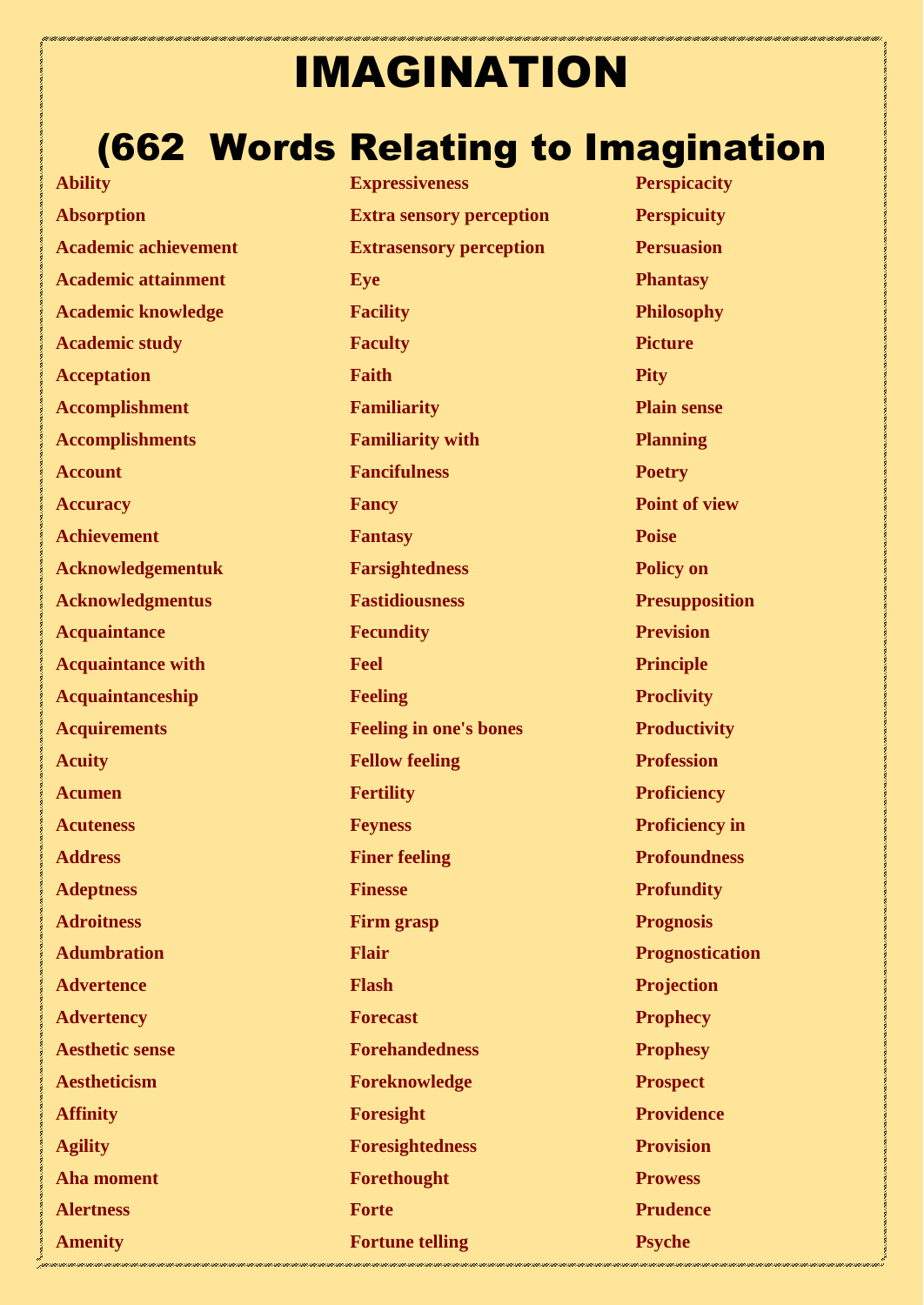| <b>Analysis</b>                            | <b>Fortune-telling</b>       | <b>Psychic power</b>     |
|--------------------------------------------|------------------------------|--------------------------|
| <b>Angle</b>                               | <b>Forward planning</b>      | <b>Psychic powers</b>    |
| <b>Anticipation</b>                        | <b>Foxiness</b>              | <b>Psychism</b>          |
| <b>Apperception</b>                        | <b>Freshness</b>             | <b>Psychometry</b>       |
| <b>Appraisal</b>                           | <b>Funny feeling</b>         | <b>Purview</b>           |
| <b>Appreciation</b>                        | <b>Generalisationuk</b>      | <b>Pythonism</b>         |
| <b>Apprehending</b>                        | <b>Generalizationus</b>      | <b>Quick thinking</b>    |
| <b>Apprehension</b>                        | <b>Genius</b>                | <b>Quick wits</b>        |
| <b>Apprehension of</b>                     | Gift                         | <b>Quickness</b>         |
| <b>Approach</b>                            | <b>Gift for detecting</b>    | <b>Quickness of mind</b> |
| <b>Aptitude</b>                            | <b>Gift for discovering</b>  | <b>Quick-wittedness</b>  |
| <b>Aptness</b>                             | <b>Giftedness</b>            | <b>Range</b>             |
| <b>Arguteness</b>                          | <b>Glimpse</b>               | <b>Range of view</b>     |
| Art                                        | <b>Good judgement</b>        | <b>Rapport</b>           |
| <b>Artfulness</b>                          | <b>Good judgment</b>         | <b>Ratiocination</b>     |
| <b>Artifice</b>                            | <b>Good reasoning</b>        | <b>Rationale</b>         |
| <b>Artistic ability</b>                    | <b>Good sense</b>            | <b>Rationality</b>       |
| <b>Artistic power</b>                      | <b>Good taste</b>            | <b>Rationalness</b>      |
| <b>Artistry</b>                            | <b>Grapple</b>               | <b>Reach</b>             |
| <b>Aspect</b>                              | <b>Grasp</b>                 | <b>Readiness</b>         |
| <b>Assessment</b>                          | <b>Grasp of</b>              | <b>Reading</b>           |
| <b>Assimilation</b>                        | <b>Gray matter</b>           | <b>Realisationuk</b>     |
| <b>Assumption</b>                          | <b>Great ability</b>         | <b>Realisinguk</b>       |
| <b>Astrology</b>                           | <b>Greater understanding</b> | <b>Realism</b>           |
| <b>Astucity</b>                            | <b>Grey matter</b>           | <b>Realization of</b>    |
| <b>Astuteness</b>                          | Grip                         | <b>Realizationus</b>     |
| <b>Attainments</b>                         | <b>Guess</b>                 | <b>Realizingus</b>       |
| <b>Attention</b>                           | <b>Guile</b>                 | <b>Reason</b>            |
| <b>Attentiveness</b>                       | <b>Gumption</b>              | <b>Reasonableness</b>    |
| <b>Attitude</b>                            | <b>Gut feeling</b>           | <b>Reasoning</b>         |
| <b>Augury</b>                              | <b>Gut reaction</b>          | <b>Receptiveness</b>     |
| <b>Authority</b>                           | <b>Handle</b>                | <b>Receptivity</b>       |
| <b>Awakening</b>                           | <b>Hardheadedness</b>        | <b>Recognition</b>       |
| <b>Awareness</b>                           | <b>Haruspication</b>         | <b>Recollection</b>      |
| <b>Awareness of</b>                        | <b>Head</b>                  | <b>Refinement</b>        |
| <b>Awareness of the feelings of others</b> | <b>Headpiece</b>             | <b>Reflex</b>            |
| <b>Balance</b>                             | <b>Heed</b>                  | <b>Regard</b>            |
| <b>Bearing</b>                             | <b>Heedfulness</b>           | <b>Repose</b>            |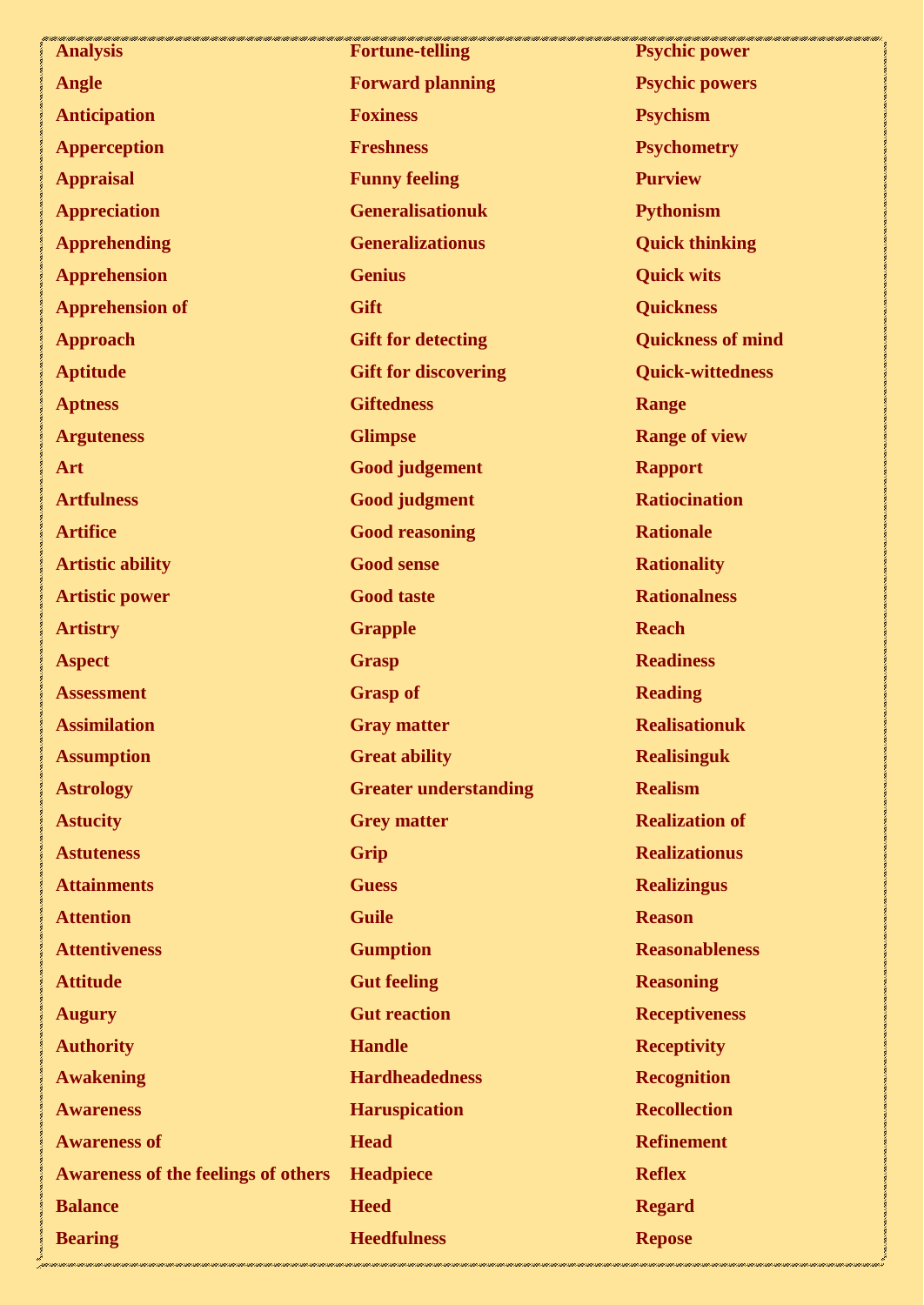| Being on same wavelength    | <b>Higher education</b>       | <b>Representation</b>          |
|-----------------------------|-------------------------------|--------------------------------|
| <b>Belief</b>               | <b>Hindsight</b>              | <b>Research</b>                |
| <b>Bent</b>                 | <b>Hold</b>                   | <b>Resourcefulness</b>         |
| <b>Better understanding</b> | <b>Horizon</b>                | <b>Respect</b>                 |
| <b>Book learning</b>        | <b>Horse sense</b>            | <b>Responsiveness</b>          |
| <b>Bookishness</b>          | <b>Hunch</b>                  | <b>Riff</b>                    |
| <b>Book-learning</b>        | <b>Hypothesis</b>             | <b>Sagaciousness</b>           |
| <b>Brain</b>                | I.Q.                          | <b>Sagacity</b>                |
| <b>Brain cells</b>          | <b>Idea</b>                   | <b>Sageness</b>                |
| <b>Brain power</b>          | <b>Ideation</b>               | <b>Saneness</b>                |
| <b>Braininess</b>           | <b>Identification</b>         | <b>Sanity</b>                  |
| <b>Brainpower</b>           | <b>Ideology</b>               | <b>Sapience</b>                |
| <b>Brains</b>               | <b>Illumination</b>           | <b>Savoir faire</b>            |
| <b>Breadth of view</b>      | <b>Imaginativeness</b>        | <b>Savoir-faire</b>            |
| <b>Brightness</b>           | <b>Impression</b>             | <b>Savviness</b>               |
| <b>Brilliance</b>           | <b>Improved understanding</b> | <b>Savvy</b>                   |
| <b>Cageyness</b>            | <b>Impulse</b>                | <b>Scholarism</b>              |
| <b>Caginess</b>             | <b>Inborn tendency</b>        | <b>Scholarliness</b>           |
| <b>Calculatedness</b>       | <b>Incisiveness</b>           | <b>Scholarship</b>             |
| <b>Calculation</b>          | <b>Inclination</b>            | <b>Schooling</b>               |
| <b>Canniness</b>            | <b>Individuality</b>          | <b>Science</b>                 |
| <b>Capability</b>           | <b>Indulgence</b>             | <b>Scientific thinking</b>     |
| <b>Capacity</b>             | <b>Information</b>            | <b>Scope</b>                   |
| <b>Care</b>                 | <b>Ingeniousness</b>          | <b>Second sight</b>            |
| <b>Carefulness</b>          | <b>Ingenuity</b>              | <b>Selectivity</b>             |
| <b>Caution</b>              | <b>Inherent tendency</b>      | <b>Self-awareness</b>          |
| <b>Character</b>            | <b>Initiative</b>             | <b>Self-understanding</b>      |
| <b>Circumspection</b>       | <b>Inkling</b>                | <b>Sensation</b>               |
| <b>Clairvoyance</b>         | <b>Innate knowledge</b>       | <b>Sense</b>                   |
| <b>Clarity</b>              | <b>Inner prompting</b>        | <b>Sense one was born with</b> |
| <b>Clear mind</b>           | <b>Inner sense</b>            | <b>Sensibility</b>             |
| <b>Clear thinking</b>       | <b>Innovation</b>             | <b>Sensibility to</b>          |
| <b>Clear-headedness</b>     | <b>Innovativeness</b>         | <b>Sensibleness</b>            |
| <b>Clearness</b>            | Insight                       | <b>Sensitiveness</b>           |
| <b>Clear-sightedness</b>    | <b>Insight into</b>           | <b>Sensitivity</b>             |
| <b>Cleverness</b>           | <b>Insightfulness</b>         | <b>Sensitivity to</b>          |
| <b>Cognisance</b>           | <b>Inspiration</b>            | <b>Sentience</b>               |
| <b>Cognition</b>            | <b>Instinct</b>               | <b>Sentiment</b>               |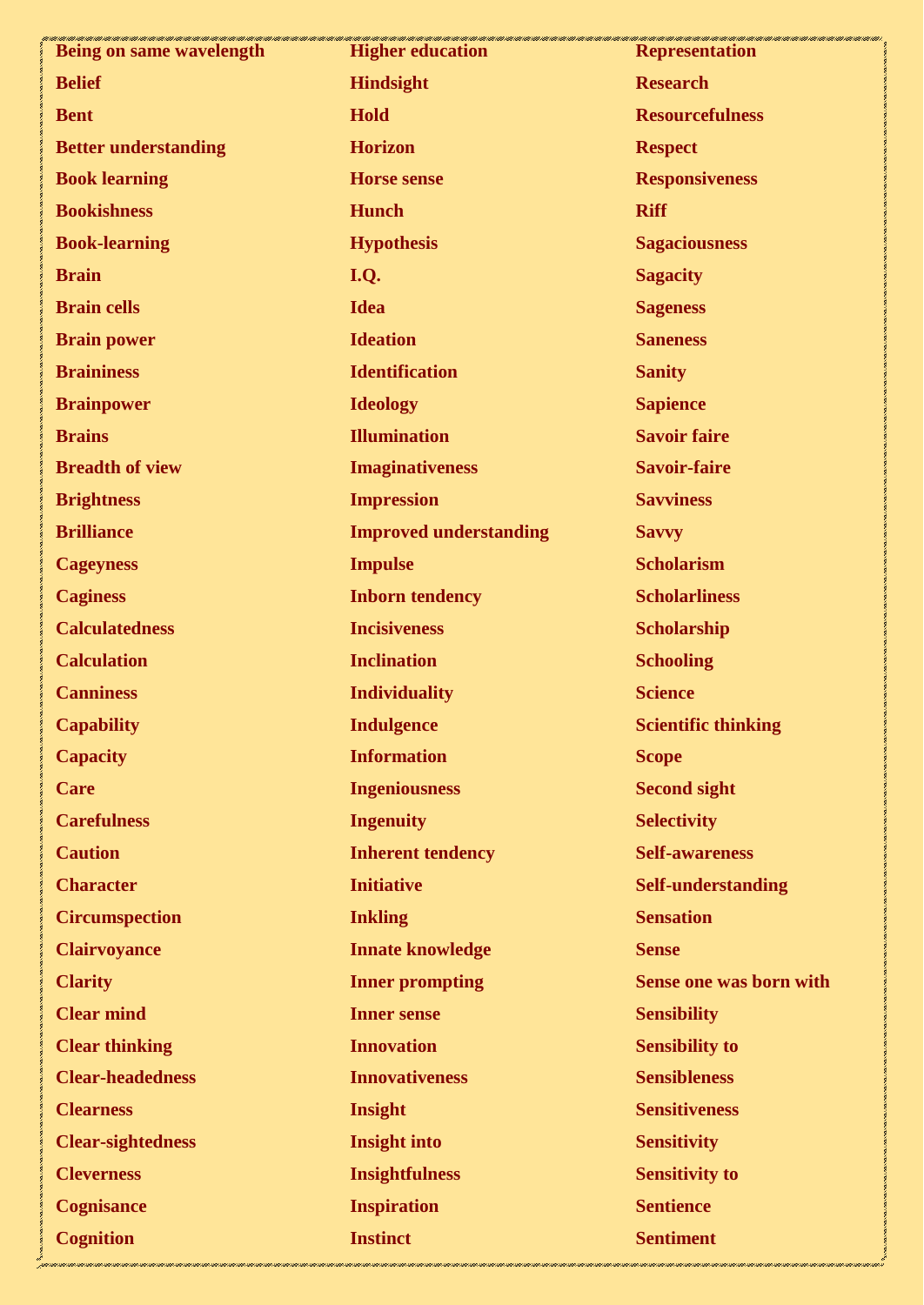| <b>Cognitive faculties</b>         | <b>Instinctiveness</b>         | 11 1 000 1 000 1 000 1 000 1 000 1 000 1 000 1 000 1 000 1 000 1 000 1 000 1 000 1 000 1 000 1 000 1 000 1 000<br><b>Separation</b> |
|------------------------------------|--------------------------------|-------------------------------------------------------------------------------------------------------------------------------------|
| <b>Cognizance</b>                  | <b>Instruction</b>             | <b>Sharpness</b>                                                                                                                    |
| <b>Cognizance of</b>               | <b>Intellect</b>               | <b>Sharp-sightedness</b>                                                                                                            |
| <b>Coherence</b>                   | <b>Intellection</b>            | <b>Sharp-wittedness</b>                                                                                                             |
| <b>Command</b>                     | <b>Intellectual attainment</b> | <b>Shrewdness</b>                                                                                                                   |
| <b>Command of</b>                  | <b>Intellectual capacity</b>   | <b>Sight</b>                                                                                                                        |
| <b>Commiseration</b>               | <b>Intellectual power</b>      | <b>Signification</b>                                                                                                                |
| <b>Common</b>                      | <b>Intellectuality</b>         | <b>Sixth sense</b>                                                                                                                  |
| <b>Common sense</b>                | <b>Intelligence</b>            | <b>Skilfulness</b>                                                                                                                  |
| <b>Commonsense</b>                 | <b>Interpretation</b>          | <b>Skill</b>                                                                                                                        |
| <b>Communion</b>                   | <b>Intimacy</b>                | <b>Skill in</b>                                                                                                                     |
| <b>Compassion</b>                  | <b>Intimacy with</b>           | <b>Skillfulness</b>                                                                                                                 |
| <b>Competence</b>                  | <b>Intimation</b>              | <b>Skills</b>                                                                                                                       |
| <b>Comprehension</b>               | <b>Intuition</b>               | <b>Slant</b>                                                                                                                        |
| <b>Comprehension of</b>            | <b>Intuitiveness</b>           | <b>Sleight</b>                                                                                                                      |
| <b>Comprehensive understanding</b> | <b>Invention</b>               | <b>Slyness</b>                                                                                                                      |
| <b>Compulsion</b>                  | <b>Inventiveness</b>           | <b>Smartness</b>                                                                                                                    |
| <b>Conceit</b>                     | <b>Involvement</b>             | <b>Smarts</b>                                                                                                                       |
| <b>Concept</b>                     | <b>Involvement with IQ</b>     | <b>Smoothness</b>                                                                                                                   |
| <b>Conception</b>                  | <b>Judgementuk</b>             | <b>Sneaking suspicion</b>                                                                                                           |
| <b>Conception of</b>               | <b>Judgmentus</b>              | <b>Solidity</b>                                                                                                                     |
| <b>Concern</b>                     | <b>Judiciousness</b>           | Soothsaying                                                                                                                         |
| <b>Conclusion</b>                  | <b>Keen intuition</b>          | <b>Sophistication</b>                                                                                                               |
| <b>Concord</b>                     | <b>Keen perception</b>         | <b>Sound judgement</b>                                                                                                              |
| Conjecture                         | <b>Keenness</b>                | <b>Sound judgment</b>                                                                                                               |
| Connoisseurship                    | <b>Keen-wittedness</b>         | <b>Sound mind</b>                                                                                                                   |
| <b>Conscious thought</b>           | <b>Ken</b>                     | <b>Sound sense</b>                                                                                                                  |
| <b>Consciousness</b>               | <b>Ken</b> of                  | <b>Soundness</b>                                                                                                                    |
| <b>Consideration</b>               | <b>Knack</b>                   | <b>Soundness of judgement</b>                                                                                                       |
| <b>Constitution</b>                | <b>Know-how</b>                | <b>Soundness of mind</b>                                                                                                            |
| <b>Construal</b>                   | <b>Knowing</b>                 | <b>Spiritualism</b>                                                                                                                 |
| <b>Construction</b>                | <b>Knowing inside out</b>      | <b>Stability</b>                                                                                                                    |
| <b>Contact</b>                     | <b>Knowingness</b>             | <b>Stance</b>                                                                                                                       |
| <b>Contact with</b>                | <b>Knowledge</b>               | <b>Stereotype</b>                                                                                                                   |
| <b>Contemplation</b>               | <b>Knowledge of</b>            | <b>Stimulation</b>                                                                                                                  |
| <b>Contention</b>                  | <b>Knowledgeability</b>        | <b>Strength</b>                                                                                                                     |
| <b>Contrivance</b>                 | <b>Knowledgeableness</b>       | <b>Strong point</b>                                                                                                                 |
| <b>Control</b>                     | <b>Learnedness</b>             | <b>Studiousness</b>                                                                                                                 |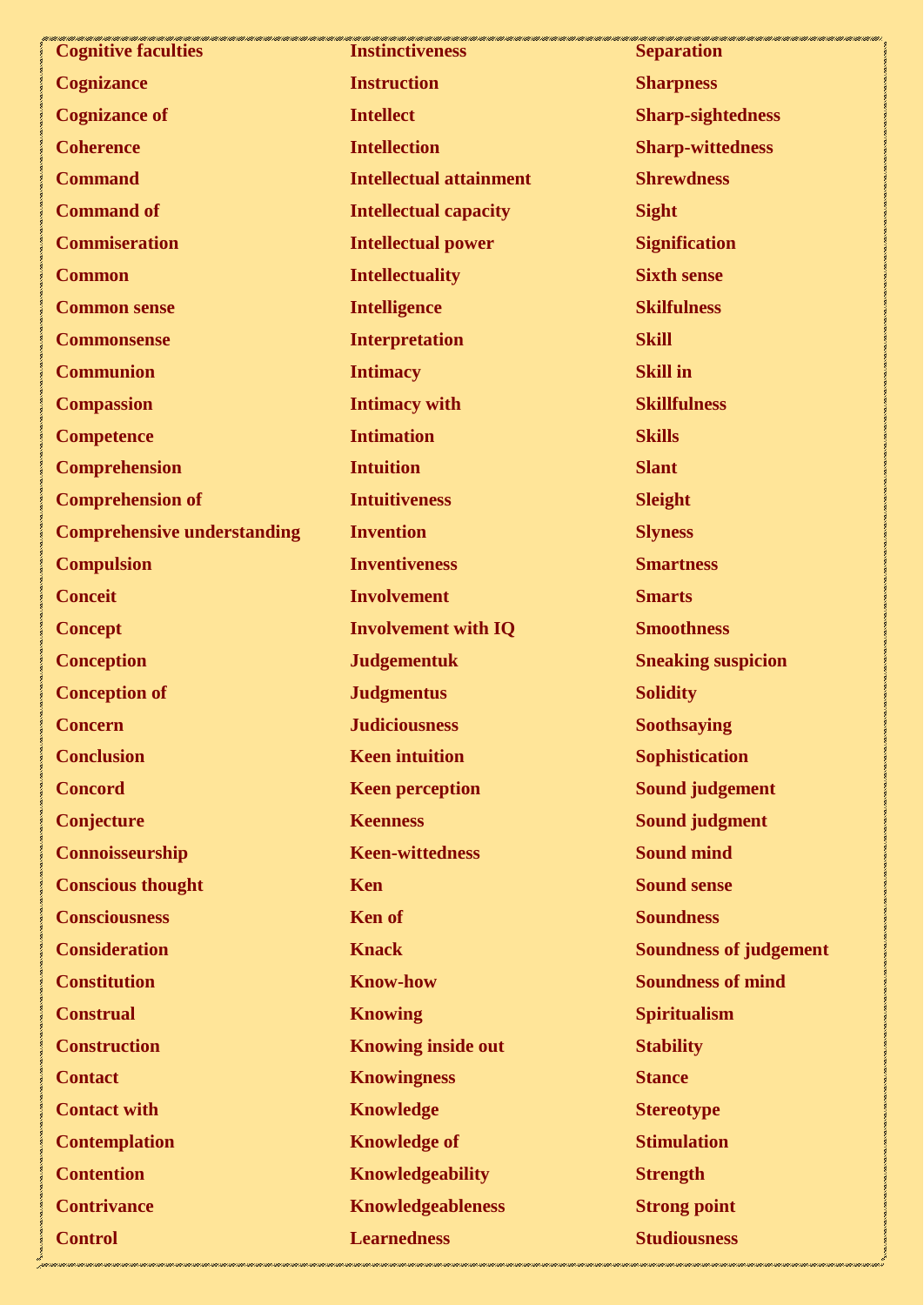| <b>Conversance</b>      | <b>Learning</b>            | <b>Study</b>                   |
|-------------------------|----------------------------|--------------------------------|
| <b>Conversance with</b> | <b>Letters</b>             | <b>Style</b>                   |
| <b>Conviction</b>       | <b>Levelheadedness</b>     | <b>Suavity</b>                 |
| <b>Cool</b>             | <b>Level-headedness</b>    | <b>Subtleness</b>              |
| <b>Cop on</b>           | <b>Licece</b>              | <b>Subtlety</b>                |
| <b>Cottoning to</b>     | <b>License</b>             | <b>Suggestion</b>              |
| <b>Craft</b>            | Light                      | <b>Superability</b>            |
| <b>Craftiness</b>       | <b>Light bulb moment</b>   | <b>Superior understanding</b>  |
| <b>Craftship</b>        | <b>Literacy</b>            | <b>Supposition</b>             |
| <b>Craftsmanship</b>    | Loaf                       | <b>Surmise</b>                 |
| <b>Creative gift</b>    | Logic                      | <b>Surmising</b>               |
| <b>Creative power</b>   | <b>Logical thought</b>     | <b>Susceptibility</b>          |
| <b>Creative skill</b>   | Long-sightedness           | <b>Suspicion</b>               |
| <b>Creative spirit</b>  | Look                       | <b>Suss</b>                    |
| <b>Creative talent</b>  | Lore                       | <b>Sweet reason</b>            |
| <b>Creative thought</b> | <b>Lucidity</b>            | <b>Sympathy</b>                |
| <b>Creativeness</b>     | <b>Lucidness</b>           | <b>Tact</b>                    |
| <b>Creativity</b>       | <b>Makeup</b>              | <b>Tactfulness</b>             |
| <b>Cultivation</b>      | <b>Marbles</b>             | <b>Take</b>                    |
| <b>Culture</b>          | <b>Masterfulness</b>       | <b>Talent</b>                  |
| <b>Culturedness</b>     | <b>Mastery</b>             | <b>Taste</b>                   |
| <b>Cunning</b>          | <b>Mastery of</b>          | <b>Technique</b>               |
| <b>Decipherment</b>     | <b>Maturity</b>            | <b>Telepathic transmission</b> |
| <b>Decorum</b>          | <b>Mental ability</b>      | <b>Telepathy</b>               |
| <b>Deduction</b>        | <b>Mental acuity</b>       | <b>Telesthesia</b>             |
| <b>Deep feeling</b>     | <b>Mental agility</b>      | <b>Tendency</b>                |
| Deep insight            | <b>Mental capacity</b>     | <b>The force</b>               |
| <b>Deepness</b>         | <b>Mentality</b>           | The right stuff                |
| <b>Deftness</b>         | <b>Method</b>              | <b>Theory</b>                  |
| <b>Delicacy</b>         | <b>Mind</b>                | <b>Thinking</b>                |
| <b>Delicatesse</b>      | <b>Mind reading</b>        | Thinking outside the box       |
| <b>Demarcation</b>      | <b>Mindfulness</b>         | <b>Third eye</b>               |
| <b>Depth</b>            | <b>Mind-reading</b>        | <b>Thought</b>                 |
| <b>Design</b>           | <b>Mindset</b>             | <b>Thought transference</b>    |
| <b>Dexterity</b>        | <b>Mother wit</b>          | <b>Thoughtfulness</b>          |
| <b>Dexterousness</b>    | <b>Native intelligence</b> | <b>Touch</b>                   |
| <b>Digestion</b>        | <b>Native wit</b>          | <b>Training</b>                |
| <b>Diplomacy</b>        | <b>Natural feeling</b>     | <b>Translation</b>             |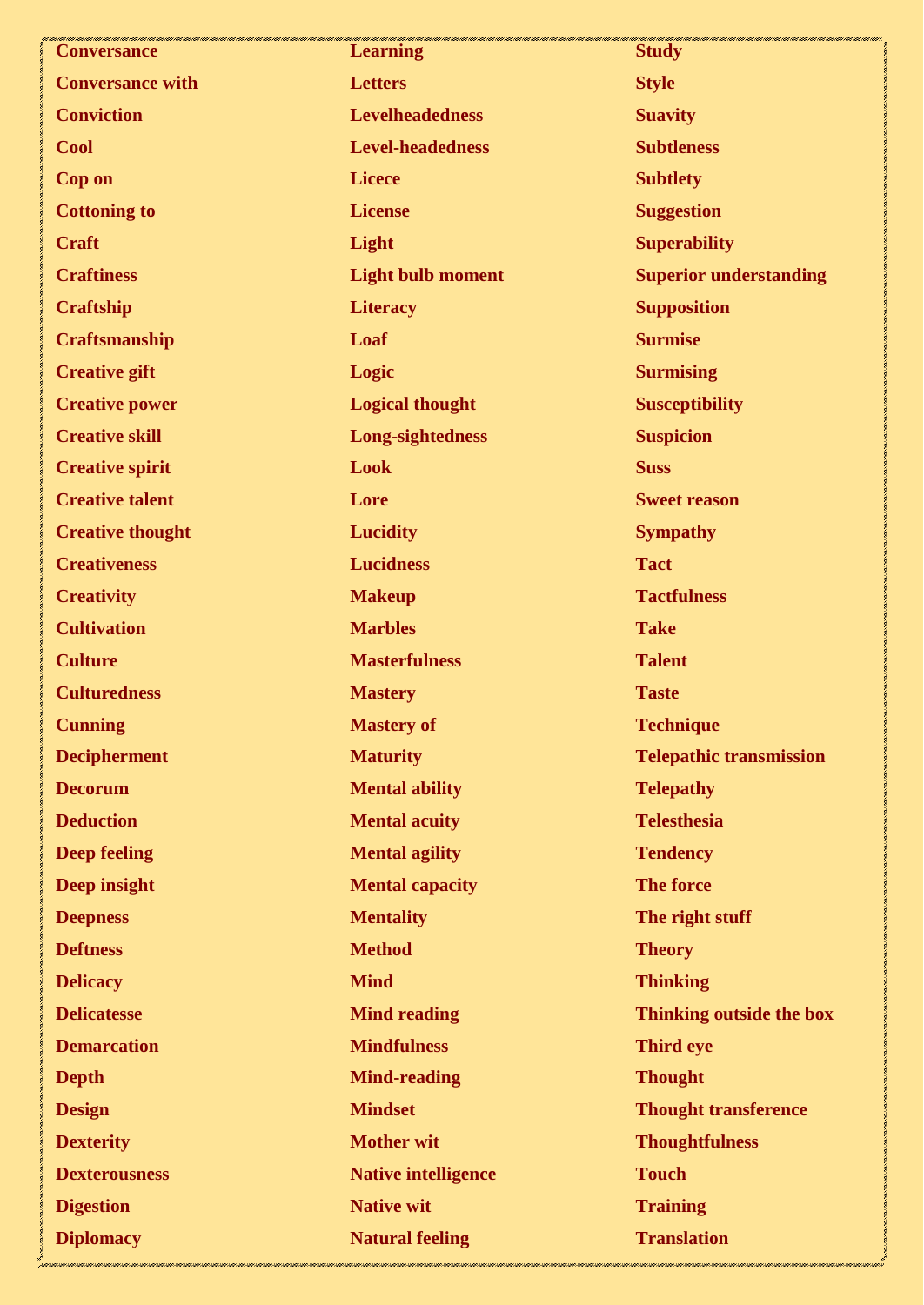| <b>Discernment</b>            | 1997 / 1997 / 1997 / 1997 / 1997 / 1997 / 1997 / 1997 / 1997 / 1997 / 1997 / 1997 / 1997 / 1997 / 1997<br><b>Natural inclination</b> | <b>Trenchancy</b>       |
|-------------------------------|--------------------------------------------------------------------------------------------------------------------------------------|-------------------------|
| <b>Discreetness</b>           | <b>Natural tendency</b>                                                                                                              | <b>Trust</b>            |
| <b>Discreteness</b>           | <b>Nature</b>                                                                                                                        | <b>Tuition</b>          |
| <b>Discretion</b>             | <b>Need</b>                                                                                                                          | <b>Understanding</b>    |
| <b>Discrimination</b>         | <b>Newfangledness</b>                                                                                                                | <b>Understanding of</b> |
| <b>Disposition</b>            | <b>Newness</b>                                                                                                                       | <b>Uniqueness</b>       |
| <b>Distinction</b>            | <b>Nose</b>                                                                                                                          | <b>Uptake</b>           |
| <b>Divination</b>             | <b>Note</b>                                                                                                                          | <b>Urbanity</b>         |
| <b>Divining</b>               | <b>Notice</b>                                                                                                                        | <b>Urge</b>             |
| <b>Doctrine</b>               | <b>Notion</b>                                                                                                                        | <b>Valuation</b>        |
| <b>Drive</b>                  | <b>Nous</b>                                                                                                                          | <b>Variation</b>        |
| Ear                           | <b>Novelty</b>                                                                                                                       | <b>Vaticination</b>     |
| <b>Economy</b>                | <b>Observance</b>                                                                                                                    | <b>Verdict</b>          |
| <b>Edification</b>            | <b>Observation</b>                                                                                                                   | <b>Version</b>          |
| <b>Education</b>              | <b>Omen</b>                                                                                                                          | <b>Vibes</b>            |
| <b>Eloquence</b>              | <b>Omniscience</b>                                                                                                                   | <b>View</b>             |
| <b>Elucidation</b>            | <b>Opinion</b>                                                                                                                       | <b>Viewpoint</b>        |
| <b>Emotional response</b>     | <b>Originality</b>                                                                                                                   | <b>Vigilance</b>        |
| <b>Empathy</b>                | <b>Outlook</b>                                                                                                                       | <b>Virtuosity</b>       |
| <b>Endowment</b>              | <b>Overview</b>                                                                                                                      | <b>Vision</b>           |
| <b>Enhanced understanding</b> | <b>Palm reading</b>                                                                                                                  | <b>Visualisationuk</b>  |
| <b>Enlightenment</b>          | <b>Pansophy</b>                                                                                                                      | <b>Visualizationus</b>  |
| <b>Enterprise</b>             | <b>Parapsychology</b>                                                                                                                | <b>Wakefulness</b>      |
| <b>Erudition</b>              | <b>Participation</b>                                                                                                                 | <b>Wariness</b>         |
| <b>ESP</b>                    | <b>Participation in</b>                                                                                                              | <b>Warmth</b>           |
| <b>Esprit</b>                 | <b>Pedantry</b>                                                                                                                      | <b>Watchfulness</b>     |
| <b>Esteem</b>                 | <b>Penetration</b>                                                                                                                   | <b>Way of thinking</b>  |
| <b>Estimate</b>               | <b>Perception</b>                                                                                                                    | Weight                  |
| <b>Estimation</b>             | <b>Perceptiveness</b>                                                                                                                | <b>Weightiness</b>      |
| <b>Excellence</b>             | <b>Perceptivity</b>                                                                                                                  | <b>What it takes</b>    |
| <b>Expectation</b>            | <b>Perception of</b>                                                                                                                 | <b>Wiliness</b>         |
| <b>Experience</b>             | <b>Percipience</b>                                                                                                                   | <b>Wisdom</b>           |
| <b>Expertise</b>              | <b>Percipiency</b>                                                                                                                   | Wit                     |
| <b>Expertise in</b>           | <b>Personal feeling</b>                                                                                                              | <b>Wits</b>             |
| <b>Expertness</b>             | <b>Perspective</b>                                                                                                                   | Workmanship             |
| <b>Exposure</b>               | <b>Perspicaciousness</b>                                                                                                             | <b>Worldliness</b>      |
| <b>Exposure to</b>            |                                                                                                                                      | <b>Worldly wisdom</b>   |